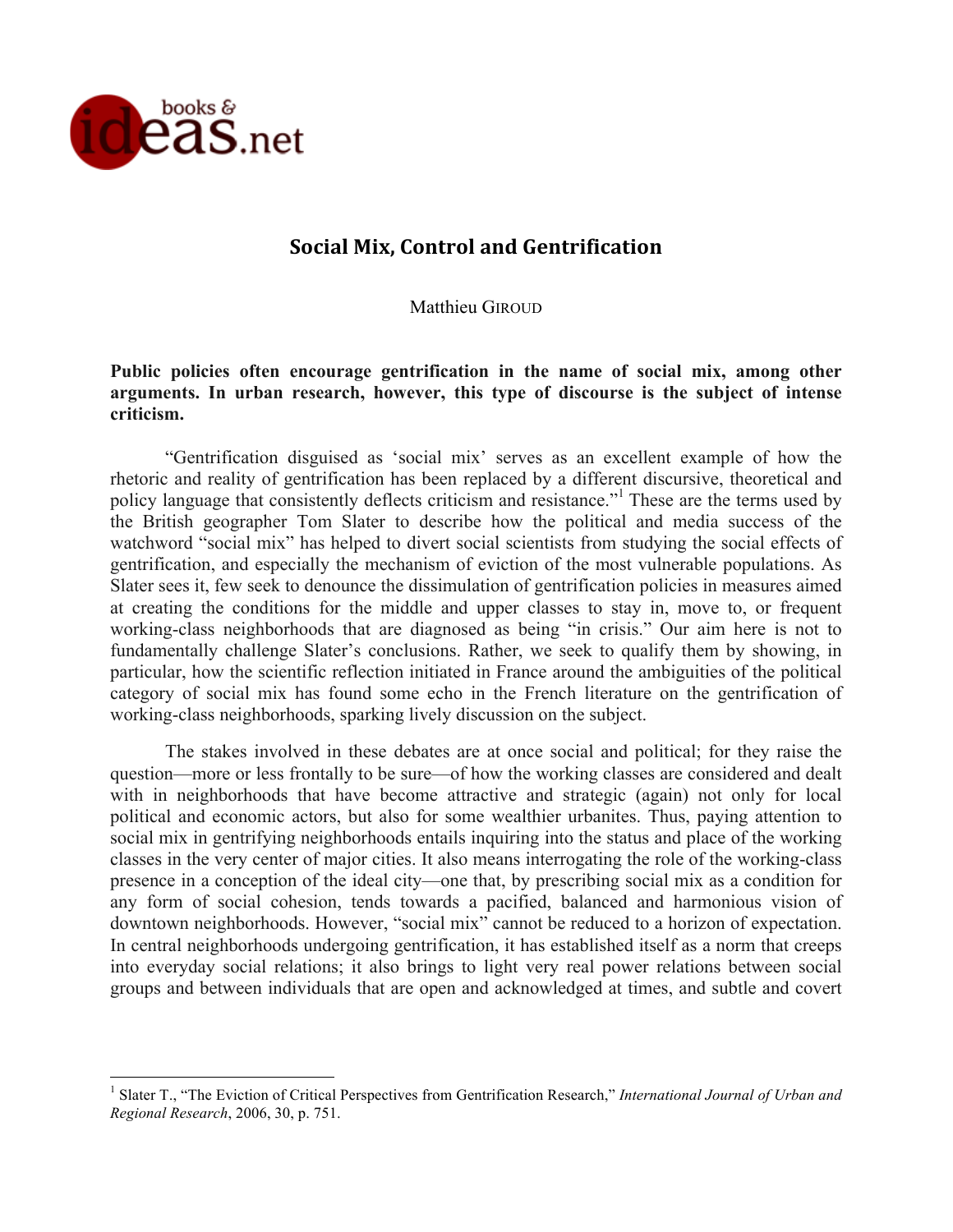at others.<sup>2</sup> These power relations outline the forms of control to which the working classes are subjected in gentrifying neighborhoods, but also, conversely, the practices of subversion or resistance that they are able, in some circumstances, to carry out.

### **Bringing Central Working-Class Neighborhoods Up to Middle-Class Standards**

The way in which social mix has imposed itself on the agenda of public policies implemented in gentrifying neighborhoods is far from unequivocal. The diversity of national legal frameworks for urban policy, the balances of political power, the terms of involvement of local public and economic actors (whether they join together in a coalition or not), but also the dynamics of housing markets and the temporality, intensity and spatial forms taken on locally by gentrification processes, are among the many factors that influence the recourse to "social mix" in public action.

At first glance, it seems difficult to put the two uses of social mix on the same level. On the one hand, it has served to spearhead ambitious policies of urban "regeneration" or "renewal" in Britain or the United States, and hence to provide a vague moral justification for policies that are explicitly aimed at evicting immigrants and the working classes, and that can be described, following radical geographer Neil Smith, as "revanchist."<sup>3</sup> On the other hand, it has been mobilized because it helps to maintain a "fuzzy line" between two legitimizing political principles that oppose each other: 1) improving the situation of the working classes that live in these areas; and 2) upgrading these neighborhoods to attract new residents and activities.<sup>4</sup>

Yet the political use of "social mix" appears in either case—i.e., as concrete intervention or as discourse—to be deeply normative and prescriptive. Whether incentivizing and consensual or violent and cynical, the types of urban policy it legitimizes participate in the short- and longterm logic "of strict *control* over the localization" <sup>5</sup> and distribution of the working classes in the centers of large cities.

To illustrate this, let us dwell on the political approach that consists in turning former working-class neighborhoods undergoing gentrification into "laboratories" or "models" of social mix. We observed this process in Grenoble, where it was implemented from the mid-1990s on by the municipal government of Socialist mayor Michel Destot. The city's historic working-class and industrial neighborhood was indeed gradually set up as the "Grenoble model of social mix." This model materialized in several urban interventions (construction of social housing, rehabilitation of old housing stock, development of public spaces), but also in the diffusion of a number of socio-spatial representations in a variety of media (exhibitions, public discourses, local publications). Though the promotion of these novel representations clearly broke with the policy that had been pursued under the municipal government of right-wing mayor Alain Carignon—a policy unashamedly aimed at developing the site in the name of modernity and at the expense of low-income populations—its purpose was nonetheless to shed the neighborhood's lingering image as a working-class and immigrant district.

 $2$  The binary opposition between gentrifiers and gentrified will be used for the sake of clarity, though in some cases it can be considered improper. Indeed, we are aware that the biography and sociology of these two groups are very

diverse, and that a single individual can transition from one to the other.<br><sup>3</sup> Smith N., *The New Urban Frontier: Gentrification and the Revanchist City*, Routledge, 1996.<br><sup>4</sup> Fijalkow Y. and Préceteille E., "Gentrificati

<sup>&</sup>lt;sup>5</sup> Simon P. and Lévy J-P., "Questions sociologiques et politiques sur la mixité sociale," *Contretemps*, 2005, 13, p. 88.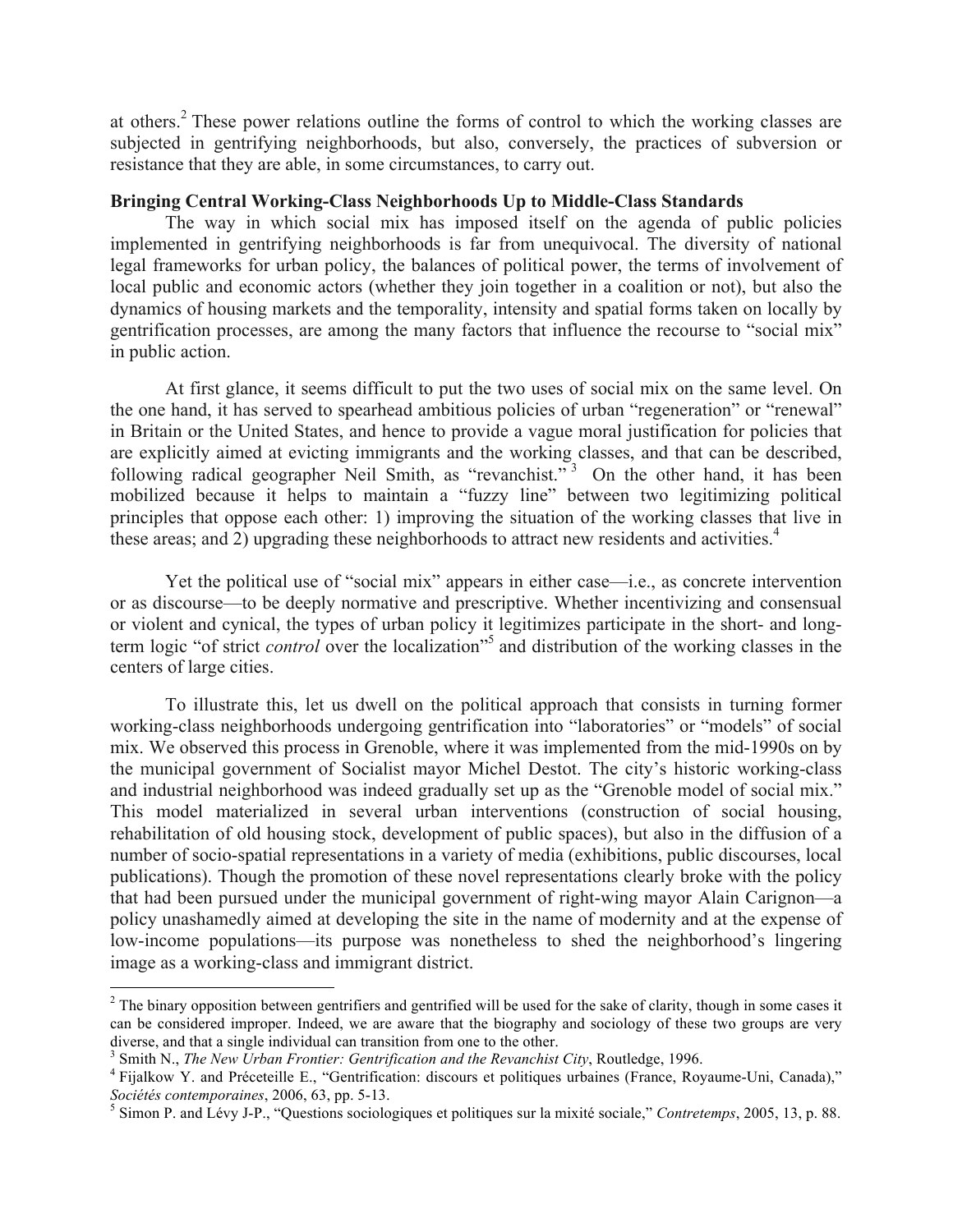The communication strategy was then aimed at controlling inherited (proletarian) or contemporary (immigrant) references to the working-class presence in the neighborhood by integrating them into the model of social mix. For instance, the official discourse strongly insisted on the historical continuity of the neighborhood's "mixed" quality, imposing on it an already-mapped-out urban trajectory, but also a form of mission. In such a prophecy, the more or less recent industrial and proletarian past is strongly abstracted—a process similar to what Yankel Fijalkow and Marie-Hélène Bacqué<sup>6</sup> observed in the case of the Goutte-d'Or neighborhood in Paris. This implies not only a selective aestheticization of the traces of the past left behind, but, most importantly, an extreme simplification of the multiple forms of social relations that have shaped the neighborhood since its creation. The different forms that make up neighborhood life oppositions, conflicts, struggles, controversies, lackluster investments, movements of proximity and distance—appear watered down in this political reinterpretation of local collective memory.

The logic thus described largely echoes the critique formulated by Patrick Simon and Jean-Pierre Lévy whereby "the insistence on promoting social mix conveys an idealized and totalitarian reading of the city in which 'balance' is said to organize the product of urban history and social struggles."<sup>7</sup> Yet with an image such as this, it is also the neighborhood's current situation that is being abstracted—a situation marked not only by gentrification, but also by dynamics of precarization, impoverishment and exclusion, as well as by governments' difficulty in handling these. By manipulating and reducing the complexity of reality, the promotion of social mix openly participates in what Lydia Launay calls "working-class neighborhoods' return to the 'norm',"<sup>8</sup> which is a process at once social, economic, fiscal and political. This "return to the norm" is, of course, closely associated with gentrification. As Yankel Fijalkow and Edmond Préteceille remind us, "gentrification seems largely determined by the manner in which workingclass neighborhoods are described."<sup>9</sup> The image of the neighborhood as "a model of social mix"—also often relayed by property developers or certain businessmen who turn it into a sales pitch or an economic strategy—is directly aimed at newly settled or potential gentrifiers, even though these do not all respond to it in the same way.

#### **The ambiguities of the Discourse on Social Mix**

The watchword of "social mix"—often associated with those of heritage protection, authenticity, village-district, and access to culture—is presented in studies of gentrification as a common ground that is shared socially and culturally by gentrifiers. In her work on Paris, Anne Clerval argues that the embrace of social mix can be interpreted in two ways. On the one hand, it can be seen as "a reflex consistent with a political position" that is rather left-oriented. On the other, it can be viewed as a way for gentrifiers "to constitute themselves as a full social group," in a strategy of social distinction from the working classes with which they coexist, but also from the middle classes that have settled in suburban homes and from the bourgeoisie of the wealthy

<sup>&</sup>lt;sup>6</sup> Bacqué M-H. and Fijalkow Y., "En attendant la gentrification: discours et politiques à la Goutte-d'Or (1982-2000),"<br>Sociétés contemporaines, 2006, 63, pp. 63-83.

<sup>&</sup>lt;sup>7</sup> P. Simon and J-P. Lévy, *art. cit.*, p. 85.<br><sup>8</sup> Launay L., "De Paris à Londres: le défi de la mixité sociale par les 'acteurs clés," *Espaces et sociétés*, 2010, 140-<br>141, p. 111.

<sup>&</sup>lt;sup>9</sup> Y. Fijalkow and E. Préteceille, *art. cit.*, p. 9.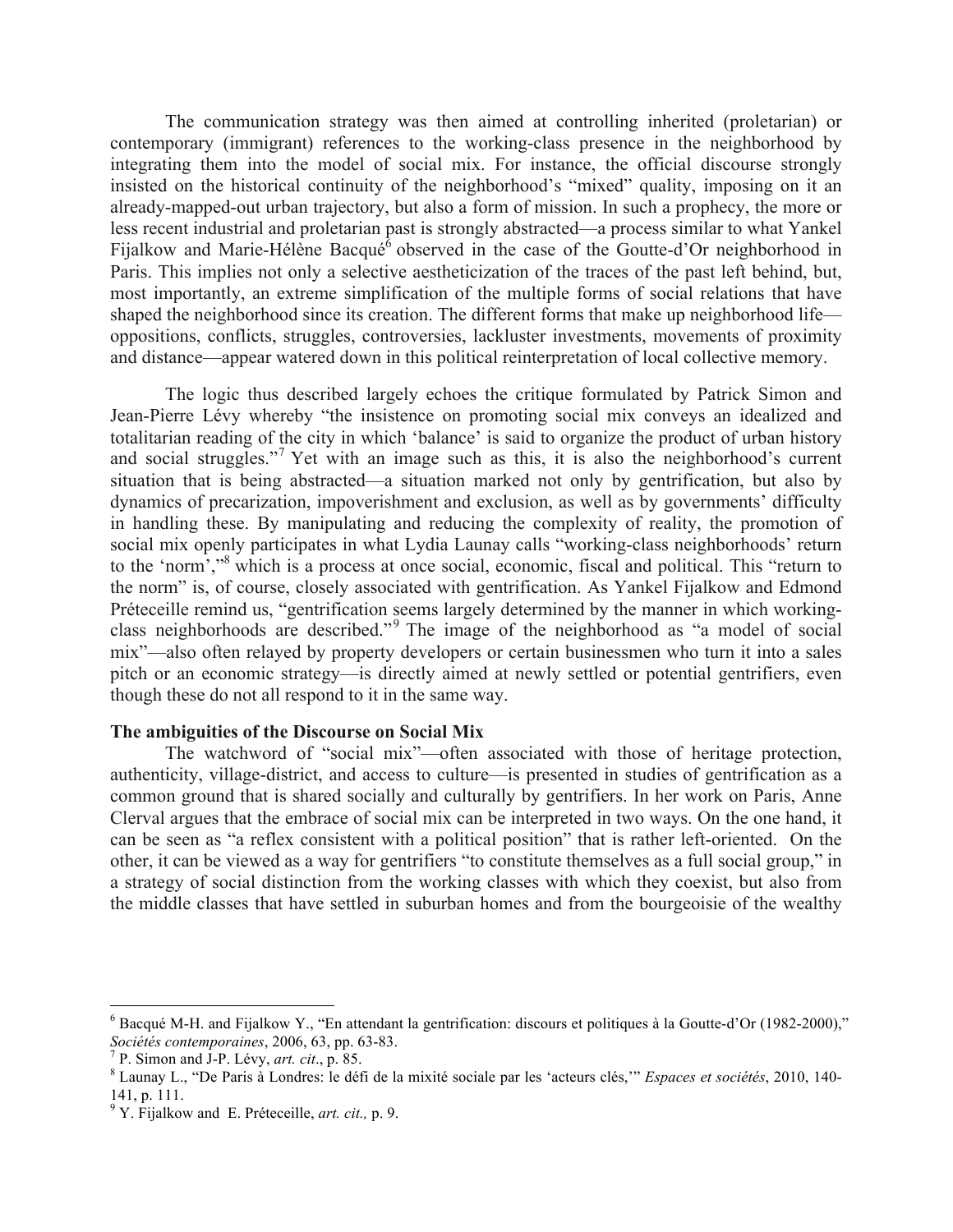districts—a strategy that "allows them to reunite with their peers who, like them, reside in former working-class neighborhoods."<sup>10</sup>

Against this classist interpretation of social relations, some oppose a renewed approach to class divisions and class boundaries that integrates not only distinctions based on origin, gender and sex, but also the promotion of new moral, political and cultural values and of other ways of thinking and practicing the city. In this perspective, Anaïs Collet urges caution insofar as there are a "variety of gentrifiers." The watchwords above can indeed be "defined and defended in various ways depending on the fraction of the middle or upper classes that embrace them, and depending on local issues and configurations<sup> $n+1$ </sup>: Gentrifiers' motivations "to invest in their neighborhood and the representations that guide them vary between generations but also within them—i.e., between more or less intellectual fractions, or between artists and technicians of the middle and upper classes." <sup>12</sup> In turn, in her work on Boston's South End which focuses on the bourgeoisie deemed "progressive" precisely because of its adherence to the watchword of social mix, Sylvie Tissot<sup>13</sup> stresses the complexity of the play of alliances that has contributed to the gentrification of the neighborhood—with black activists, stable fractions of the working classes, or furnished apartment landlords being alternately allied with and opposed to white upper-class property owners.<sup>14</sup>

The variety of dispositions towards social mix as value can be observed in daily practices and relationships with members of the working classes, as well as in forms of organization and collective mobilization. While certain analyses openly praise the benefits of the (often mercantile) exchanges which are made possible by social mix—thereby incidentally legitimizing the gentrification process—most studies stress, on the contrary, the forms of distancing, closing off, looking inward, and even separatism that gentrifiers engage in with respect to the working classes.15

Thus, it is especially the ambiguities, and even the contradictions, in gentrifiers' ordinary experience of social mix that have fueled the debates. These ambiguities and contradictions, which vary according to the context and the situation, are found at many levels: between the embrace of social mix as value on the one hand and exclusive lifestyles on the other<sup>16</sup>; between forms of solidarity espoused during activist engagements and struggles (against renovation, in favor of onsite relocation) and the reality of daily coexistence with members of the working classes<sup>17</sup>; between certain forms of neighborhood activities to promote, most likely in good faith, everyday social mix and the advertising effect of those actions on potential gentrifiers.

<sup>&</sup>lt;sup>10</sup> Clerval A., "Les anciennes cours réhabilitées des faubourgs: une forme de gentrification à Paris," *Espaces et sociétés*, 2008, 132, p. 104.

*sociétés*, 2008, 132, p. 104. <sup>11</sup> Collet A., *Rester bourgeois. Les quartiers populaires, nouveaux chantiers de la distinction*, La Découverte, 2015, p. 198.<br><sup>12</sup> *Ibid.*, p. 33.

<sup>&</sup>lt;sup>13</sup> Tissot Sylvie, *De bons voisins. Enquête dans un quartier de la bourgeoisie progressiste*, Raison d'agir, 2011.<br><sup>14</sup> Collet A., "Les nouveaux espaces de la bourgeoisie," *La Vie des idées*, 2012.<br><sup>15</sup> We can highligh

Lehman-Frisch: "La mixité dans les quartiers gentrifiés: un jeu d'enfants ?," Métropolitiques, 2013.<br><sup>16</sup> Bidou C., *Les aventuriers du quotidien. Essai sur les nouvelles classes moyennes*, PUF, 1984; Clerval A., *Paris sa* 

<sup>&</sup>lt;sup>17</sup> Simon P., "La société partagée. Relations interethniques et interclasses dans un quartier en rénovation, Belleville, Paris 20e," *Cahiers internationaux de sociologie*, 1995, 68, pp. 161-190.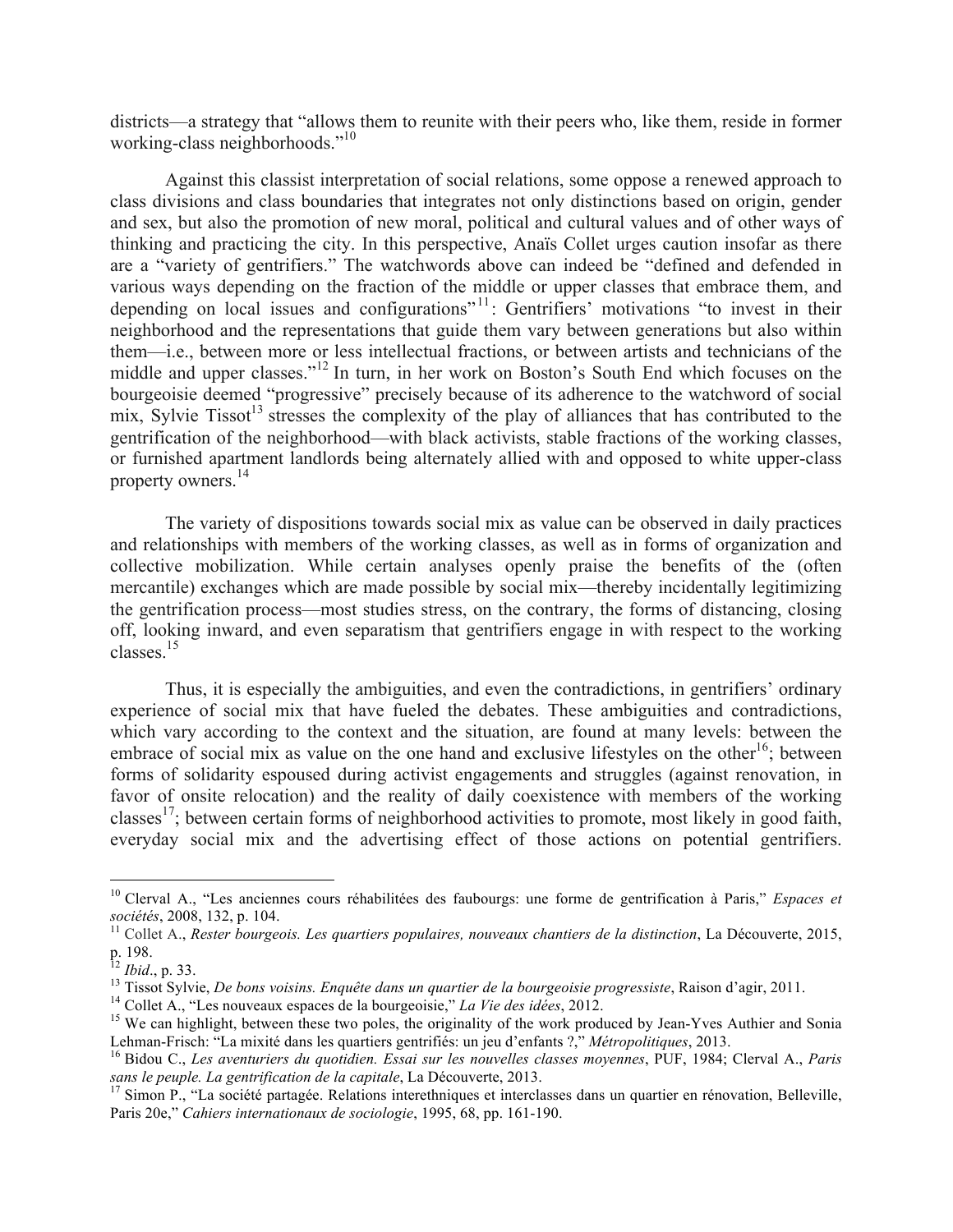Ambiguities and contradictions are also found between the different registers of daily practices that unfold in the spaces (i.e., activist, residential, public, or school spaces) where social mix is  $(re)$ defined<sup>18</sup>—the most blatant of these lying, unquestionably, in the gap between the embrace of social mix in public or residential spaces and the rejection of school coexistence.<sup>19</sup>

In short, the key contradiction lies in the gap—observed countless times—between the ideals promoted by gentrifiers and their actions, and in the redefinition of the relations of power and control that result from this gap. As Collet writes concerning Bas-Montreuil in the 1980s and 1990s, "even when gentrifiers' practices and mobilizations are part of a humanist tradition that values equality and encounters between social groups, they do not escape the development of relations of domination."<sup>20</sup> In the same vein, Tissot clearly demonstrates that while the "progressive" bourgeoisie's adherence to social mix hinders to some degree the eviction of the working classes from Boston's South End, it is possible only insofar as social mix remains subject to "strict control."<sup>21</sup> This control exerted in the context of associations' strong mobilization not only involves a selective construction of local memory—at the expense of the neighborhood's working-class, immigrant and African-American past—but also entails material and symbolic surveillance in daily life, forms of distancing, of inclusion and exclusion, as well as the assignation of poor and undesirable populations to subordinate places. Here as elsewhere, social mix is regulated in ways that induce the redefinition of local norms and legitimacies, the in-depth reorganization of social coexistence, and through this, the strict control over modes of appropriation of the neighborhood.

## **Acceptance, Subversion or Resistance?**

How do the "gentrified" who originate from the working or lower middle classes react to these forms of political or social control? Indeed, there are very few cases where all populations threatened by gentrification are completely evicted from their neighborhood. For authors such as Jean-Yves Authier<sup>22</sup> or Jean-Pierre Lévy, gentrification appears "rather as a juxtaposition of differentiated populations and mobilities, as the social product of a complex game in which sedentary and mobile populations live side by side."<sup>23</sup> Whatever the stage of development of the process, those who manage to stay, or even sometimes to come back, leave their mark on the social landscapes of gentrifying neighborhoods. The mechanisms to remain in place, though strongly marked by relations of domination, are multiple: They concern the owners of a home purchased at a time when the market was affordable, social housing tenants, private market tenants who wish to stay in the center at the cost of poor housing conditions, long-term users, etc.

The few empirical studies<sup>24</sup> that directly focus on the gentrified—whether displaced or not—reveal that the way these relate to social mix as a moral value, political principle, or

<sup>&</sup>lt;sup>18</sup> Charmes E., "Pour une approche critique de la mixité sociale. Redistribuer les populations ou les ressources ?," *La Vie des idées*, 2009. http://www.laviedesidees.fr/Pour-une-approche-critique-de-la-mixite-sociale.

<sup>&</sup>lt;sup>19</sup> Van Zanten A., Choisir son école. Stratégies familiales et médiations locales, PUF, 2009.<br><sup>20</sup> op. cit., p. 199.<br><sup>21</sup> op. cit., p. 14.<br><sup>22</sup> Authier J-Y., "Formes et processus de ségrégation dans les quartiers centrau

Saint-Georges à Lyon," *Sociétés contemporaines*, 1995, 22-23, pp. 107-126.<br><sup>23</sup> Lévy J.-P., "Gentrification," *in* Segaud M., Brun J., and Driant J.-C. (eds.), *Dictionnaire de l'habitat et du* 

*logement*, Armand Colin, 2002, p. 200.<br><sup>24</sup> Among recent works, see Van Criekingen M., "Les impacts sociaux de la rénovation urbaine à Bruxelles: analyse

des migrations intra-urbaines," *Belgeo*, 2002, 4, pp. 355-376; Lehman-Frisch S., "Gentrifieurs, gentrifiés: cohabiter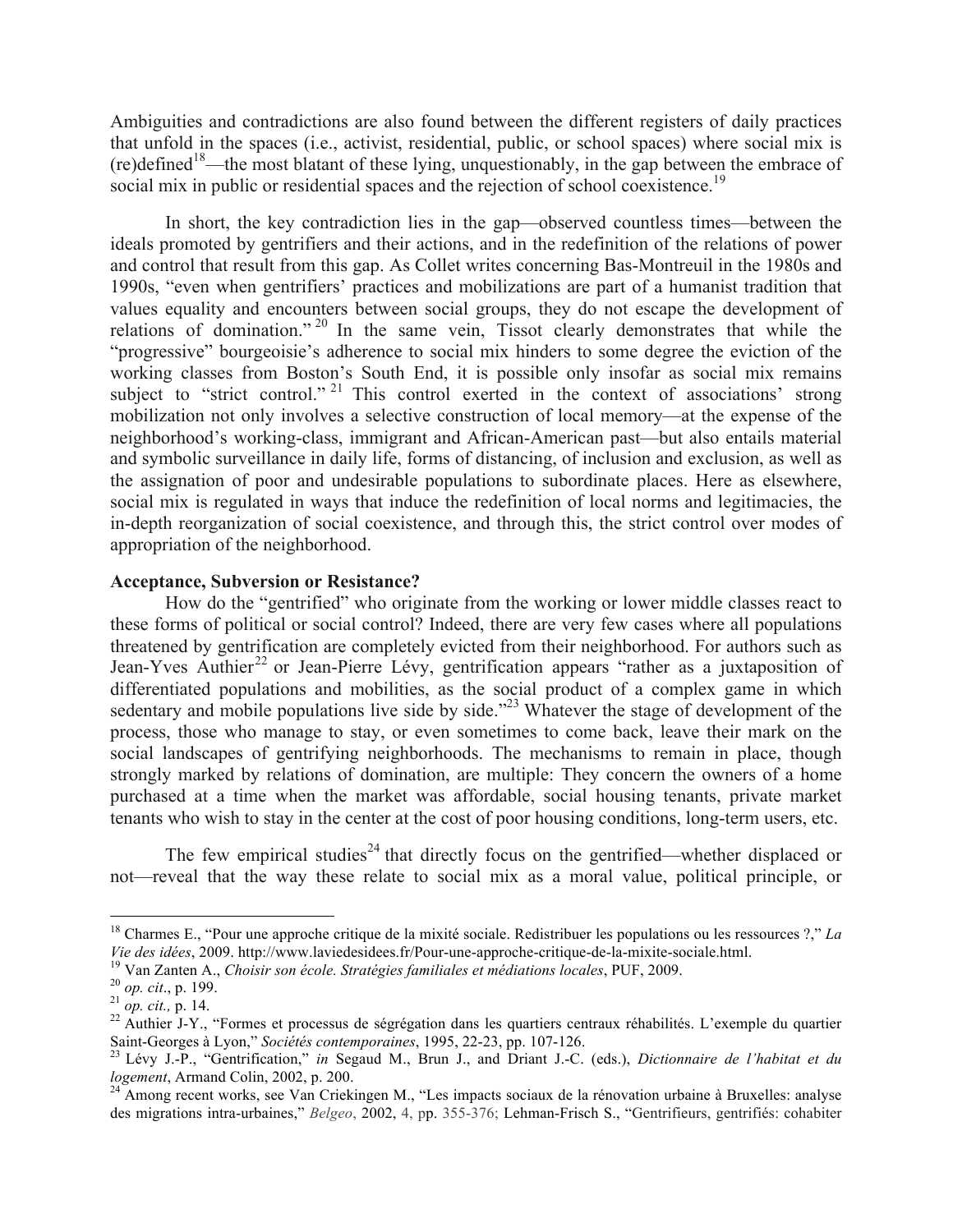contingency of everyday situations, is far from unequivocal. To be sure, the negative impact on the poorest and most vulnerable households from the social changes and situations of forced coexistence that are produced by gentrification has been demonstrated. The social and symbolic violence created by spatial proximity with the upper classes, but also the feeling of being dispossessed of one's neighborhood, losing one's bearings, and becoming invisible in public space, often cause discomfort, frustration and rejection. Depending on the individual, this translates into withdrawal, avoidance practices, indifference, clashes or confrontations.

Having said that, some gentrified do try to take advantage of the ongoing social changes and the forms of control produced by the watchword of social mix. This has been observed in the area of schooling, but also sometimes in the way that the gentrified practice public spaces or frequent collective spaces such as business stores. In doing so, some gentrified affirm the desire to confront otherness, to derive benefits from coexistence that are, if not social, at least symbolic. In this way, the principle of social mix appears to be subverted, for the mythology being coveted for the purpose of distinction is no longer proletarian or working-class, but bourgeois. Consequently, these forms of appropriation of social mix often result in celebratory discourses, which, in fact, merely relay the government's vision. This is even more obvious when the gentrified have an economic interest in promoting social mix—such as long-established storekeepers who have managed to adapt their activities to developments in their neighborhood, or certain resident homeowners whose property is appreciated thanks to the presence of gentrifiers. The existence of these particular cases, however, should not be overstated.

Social mix as conceived and implemented by governments and certain gentrifiers constitutes a driver of competition between social groups for access to urban resources in gentrifying neighborhoods. Though the fight is uneven, some gentrified manage to offer a degree of resistance. The latter is sometimes expressed in collective struggles and mobilizations, which can vary greatly in form (occupation, protest, petition), in content (against evictions, renovation, or gentrification, or for the overthrow of capitalism), or even in the degree of internal contradiction (amount of supervision, autonomy vis-à-vis gentrifiers). The critique of social mix often lies behind these various forms of mobilization, though it is rarely put forward in demands.

But the gentrified can also offer everyday resistance to these forms of control, for instance by perpetuating and spreading representations of their neighborhood that are freed from the peaceful and sanitized vision conveyed by social mix, or else by holding on to certain residential positions—even at the cost of worsening housing conditions—or daily practices. This is why some gentrifying neighborhoods are still strongly marked by the presence of immigrant populations, whose daily movements affect not only the social rhythms and markings of the neighborhood, but also its external image. This capacity to maintain forms of working-class continuity, to occupy public space and to make oneself visible is a key leverage in the short- and medium-term competition between different social groups for the appropriation and control of their neighborhood. $25$ 

## **Conclusion**

<u> 1989 - Andrea Santa Andrea Andrea Andrea Andrea Andrea Andrea Andrea Andrea Andrea Andrea Andrea Andrea Andr</u>

dans le quartier de la Mission (San Francisco)*,*" *Espaces et sociétés,* 2008, 132-133, pp. 143-160; Manzo L., "On People In Changing Neighborhoods. Gentrification and Social Mix: Boundaries and Resistance," *Cidades, Comunidades e Territórios*, 2012, 24, pp. 1-29. <sup>25</sup> S. Lehman-Frisch, Sonia, *art. cit.*